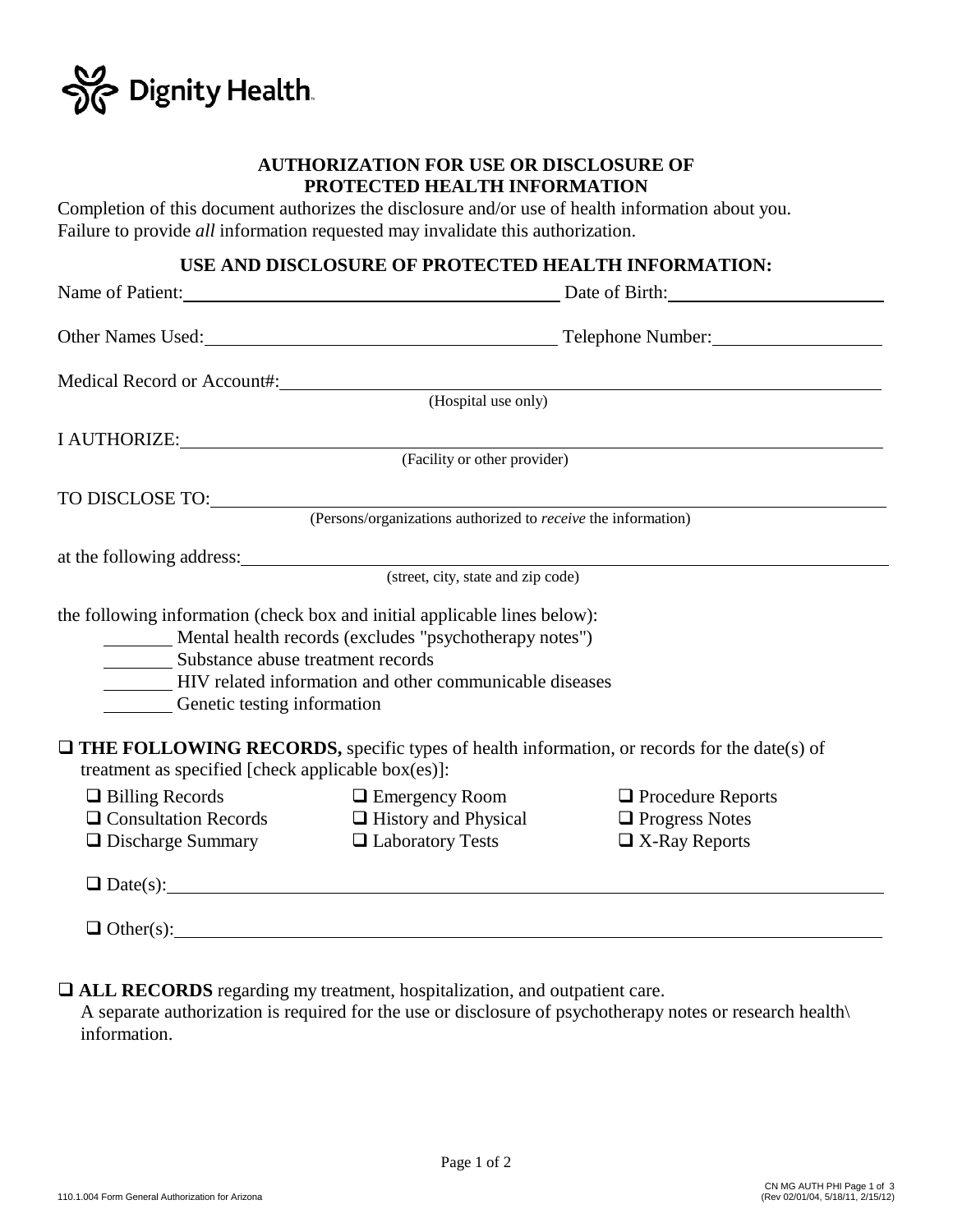

**PURPOSE:** The purpose and limitations (if any) of the requested use or disclosure is: At the request of the patient or personal representative; *OR* □ Other:

**EXPIRATION:** This authorization will automatically expire one (1) year from the date of execution unless a different event or end date is specified:

(insert date or event)

### **MY RIGHTS:**

- I may refuse to sign this authorization. My refusal will not affect my ability to obtain treatment or payment or eligibility for benefits.  $\bullet$
- I may revoke this authorization at any time, but I must do so in writing and submit it to the following address: *Medical Records 475 S. Dobson Rd., Chandler, AZ 85224 or Medical Records 3555 S. Val Vista Drive, Gilbert, AZ 85297* . My revocation will take effect upon receipt, except to the extent that others have acted in reliance upon this authorization.  $\bullet$

Information disclosed pursuant to this authorization could be re-disclosed by the recipient. Such re-disclosure is in some cases not protected by Arizona law and may no longer be protected by federal confidentiality law (HIPAA). If this authorization is for the disclosure of substance abuse information, the recipient may be prohibited from disclosing the information under 42 C.F.R. part 2.

| <b>SIGNATURE:</b>                                         | Date:                   |  |
|-----------------------------------------------------------|-------------------------|--|
| (Patient or personal representative)                      |                         |  |
|                                                           |                         |  |
| Print name of personal representative                     | Relationship to patient |  |
| Patient/Representative Identification Verified. Initials: | Dept:                   |  |

Note: If the **substance abuse treatment** information is protected by federal confidentiality rules (42 C.F.R. part 2) the following prohibition of re-disclosure statements must be provided to the recipient of the information:

**The federal rules prohibit the recipient from making any further disclosure of the information unless further disclosure is expressly permitted by the written consent of the person to whom it pertains, or as otherwise permitted by 42 C.F.R. part 2. A general authorization for the release of medical or other information is NOT sufficient for this purpose. The federal rules restrict any use of the information to criminally investigate or prosecute any alcohol or drug abuse patient.**